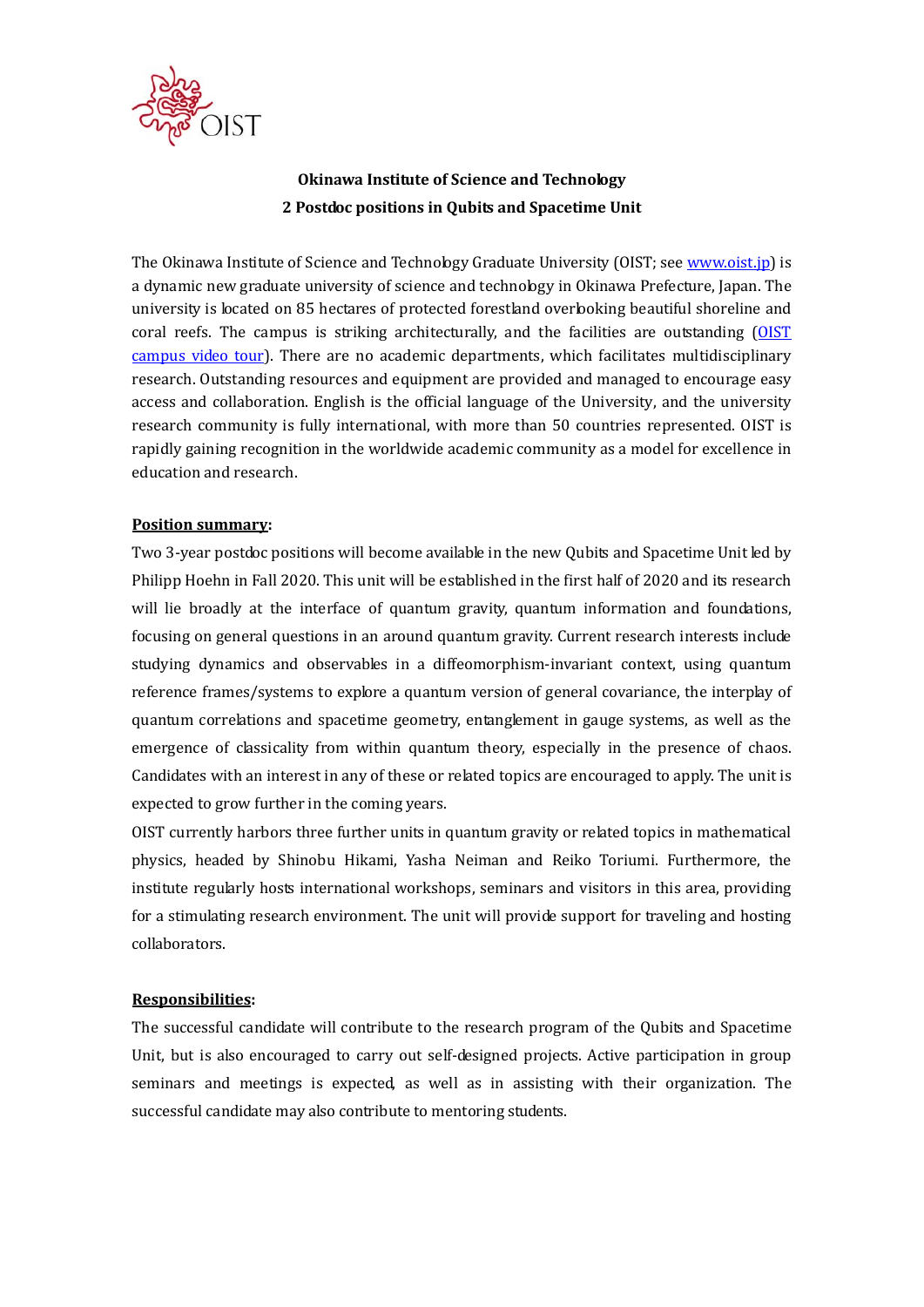

## **Qualifications:**

1. Completed PhD in theoretical physics or mathematics by the time of employment.

2. Background in one or several of the following topics: quantum gravity, quantum information, quantum field theory, quantum foundations, quantum many-body physics or mathematical physics.

3. Fluency in English.

### **Starting Date:**

Fall 2020

### **Term & Working hours:**

Term: Full-time, fixed term appointment for 3 years.

### **Compensation & Benefits:**

We pay an internationally competitive salary, which is raised upon completion of every additional year after the PhD award. A housing allowance of up to 80% of the rent complements the salary (in accordance with OIST regulations).

Additional benefits:

- Relocation and commuting allowances
- Annual paid leave and summer holidays
- Health insurance, welfare pension insurance and worker's accident compensation insurance

### **How to Apply:**

Apply by uploading your Submission Documents through Academic Jobs Online under the link https://academicjobsonline.org/ajo/jobs/15684

or by emailing them to:

#### **quast.oist@gmail.com**

For further information please contact Philipp Hoehn under the above email address.

### **Submission Documents:**

- Cover letter
- Research statement including summary of past achievements and future research plans
- Curriculum vitae including publication list